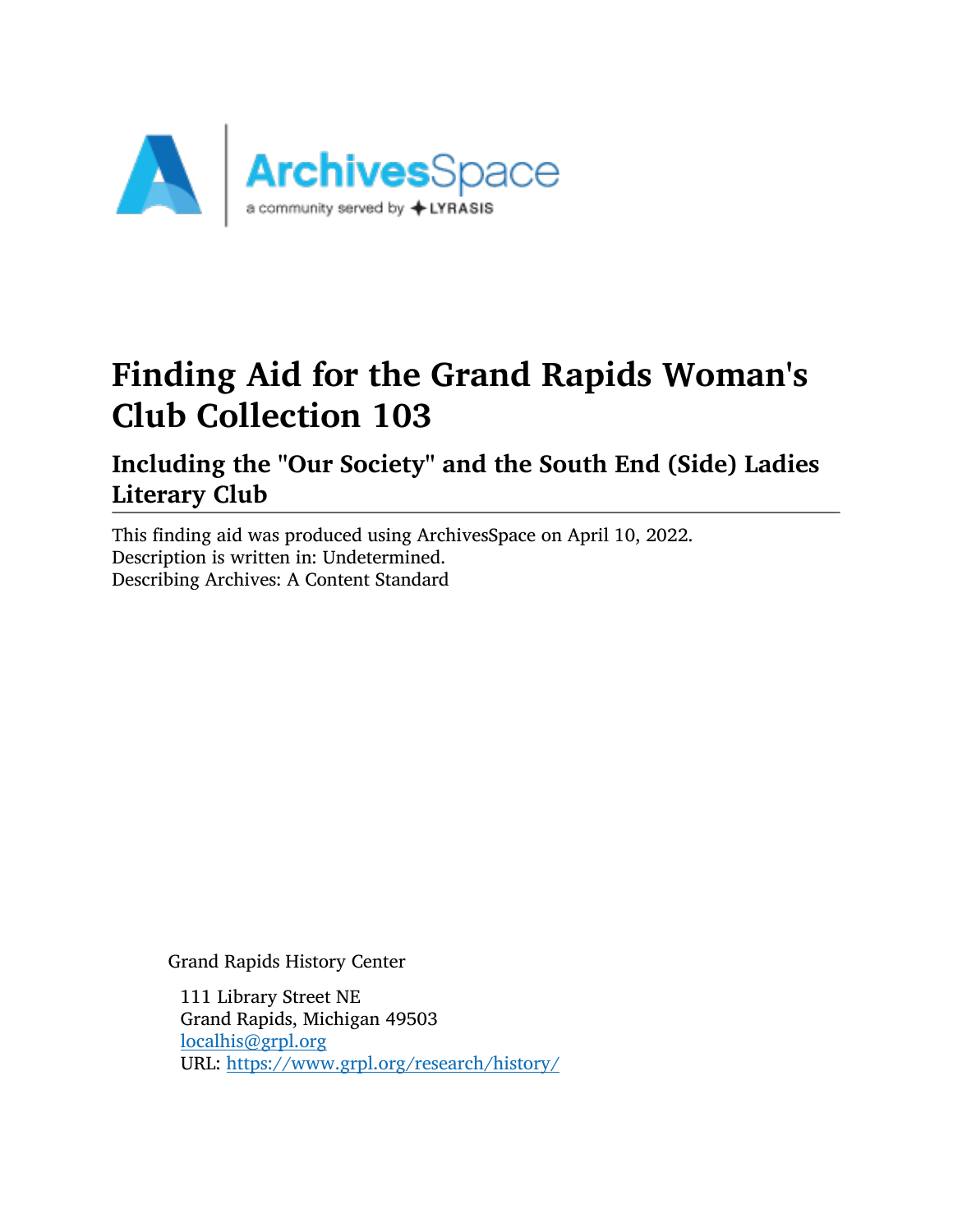# <span id="page-1-0"></span>**Table of Contents**

| $-5$ |
|------|
|      |
|      |
| -7   |
|      |
|      |
|      |
|      |
|      |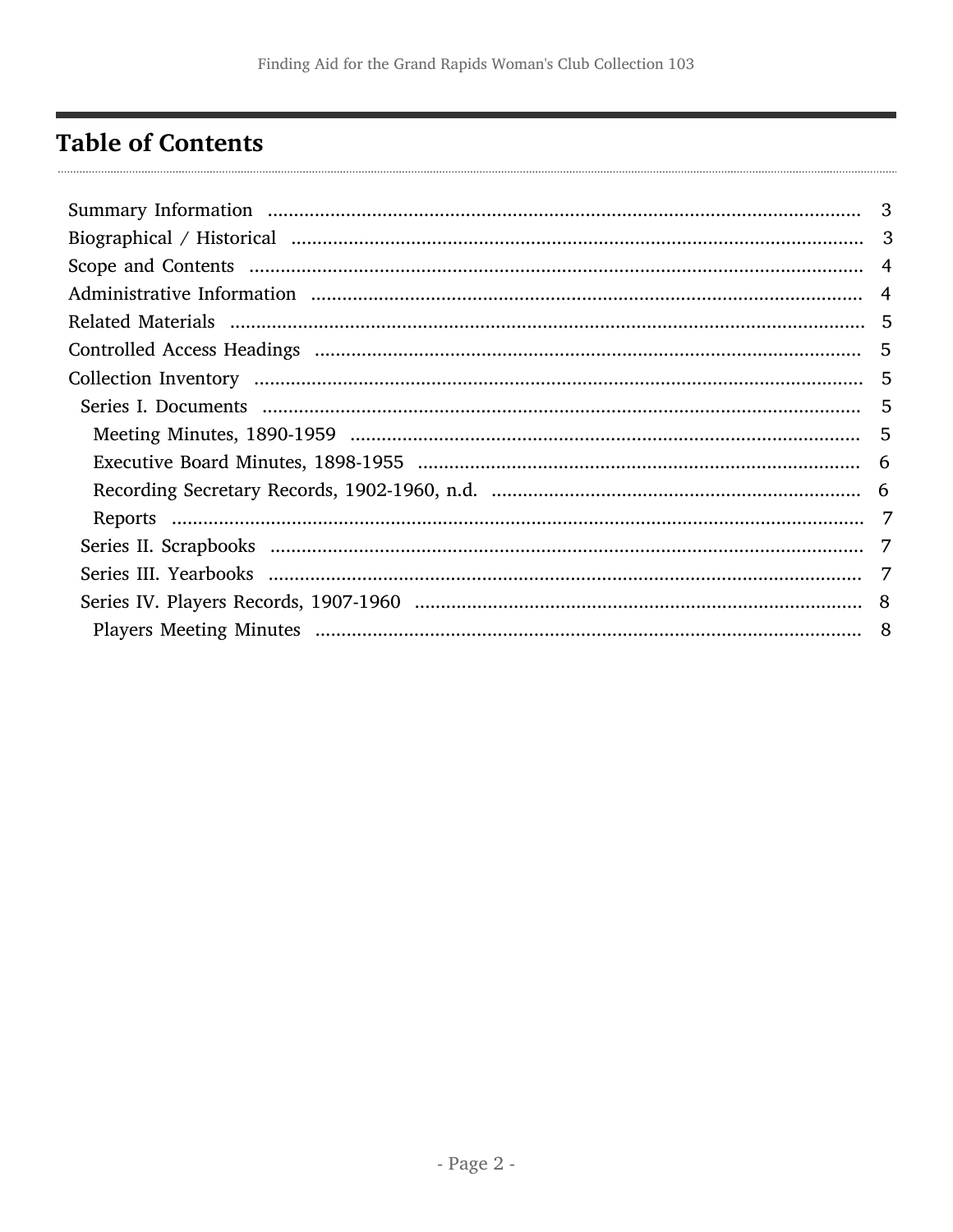### <span id="page-2-0"></span>Summary Information

| <b>Repository:</b>                  | <b>Grand Rapids History Center</b>                                                                                                                                                                                                                                                                                                                                                                                                                                                                                                                                                                                                                                                                                                                                                                                                            |
|-------------------------------------|-----------------------------------------------------------------------------------------------------------------------------------------------------------------------------------------------------------------------------------------------------------------------------------------------------------------------------------------------------------------------------------------------------------------------------------------------------------------------------------------------------------------------------------------------------------------------------------------------------------------------------------------------------------------------------------------------------------------------------------------------------------------------------------------------------------------------------------------------|
| <b>Creator:</b>                     | Grand Rapids Woman's Club                                                                                                                                                                                                                                                                                                                                                                                                                                                                                                                                                                                                                                                                                                                                                                                                                     |
| Title:                              | Grand Rapids Woman's Club Records                                                                                                                                                                                                                                                                                                                                                                                                                                                                                                                                                                                                                                                                                                                                                                                                             |
| ID:                                 | Collection 103                                                                                                                                                                                                                                                                                                                                                                                                                                                                                                                                                                                                                                                                                                                                                                                                                                |
| Date [inclusive]:                   | 1890-1960, n.d.                                                                                                                                                                                                                                                                                                                                                                                                                                                                                                                                                                                                                                                                                                                                                                                                                               |
| <b>Physical</b><br>Description:     | 3.96 Linear Feet 10 boxes                                                                                                                                                                                                                                                                                                                                                                                                                                                                                                                                                                                                                                                                                                                                                                                                                     |
| Language of the<br><b>Material:</b> | English.                                                                                                                                                                                                                                                                                                                                                                                                                                                                                                                                                                                                                                                                                                                                                                                                                                      |
| Abstract:                           | The Grand Rapids Woman's Club was a club in Grand Rapids,<br>Michigan dedicated to social, literary and philanthropic efforts.<br>This collection includes documents of the club, including under<br>its earlier names Our Society and South End Ladies Literary<br>Club or South Side Ladies Literary Club. In addition to the<br>usual minutes, constitution and by-laws, member lists, and<br>accounts, is a scrapbook, and information on philanthropies.<br>Also, a major group within the Club was The Players, which<br>produced amateur stage productions. A separate constitution,<br>play production licenses and various ephemera document this<br>theatrical group. The Grand Rapids Woman's Club was one of<br>several clubs in the City, and was a member of the Grand Rapids<br>Federation of Women's Clubs (GRPL Coll. #020). |

^ [Return to Table of Contents](#page-1-0)

# <span id="page-2-1"></span>Biographical / Historical

The Grand Rapids Woman's Club was founded on Oct. 7, 1890 under the name "Our Society", which was changed to "South End Ladies Literary Club" at the next meeting on October 14, 1890.This name has been annotated to the "South Side Ladies Literary Club" in v. 1-3 of the record books. It became known as the Grand Rapids Woman's Club beginning May 1, 1900. Original founding members were Clara J. Denton, Kittie H. Powers, Effie Van Valkenburgh, Carrie Stover and Miss Fox.

In the late 1890s the membership purchased a clubhouse at 1132 Cass Avenue, SE. The Club was one of several clubs in the City, and was a member of the Grand Rapids Federation of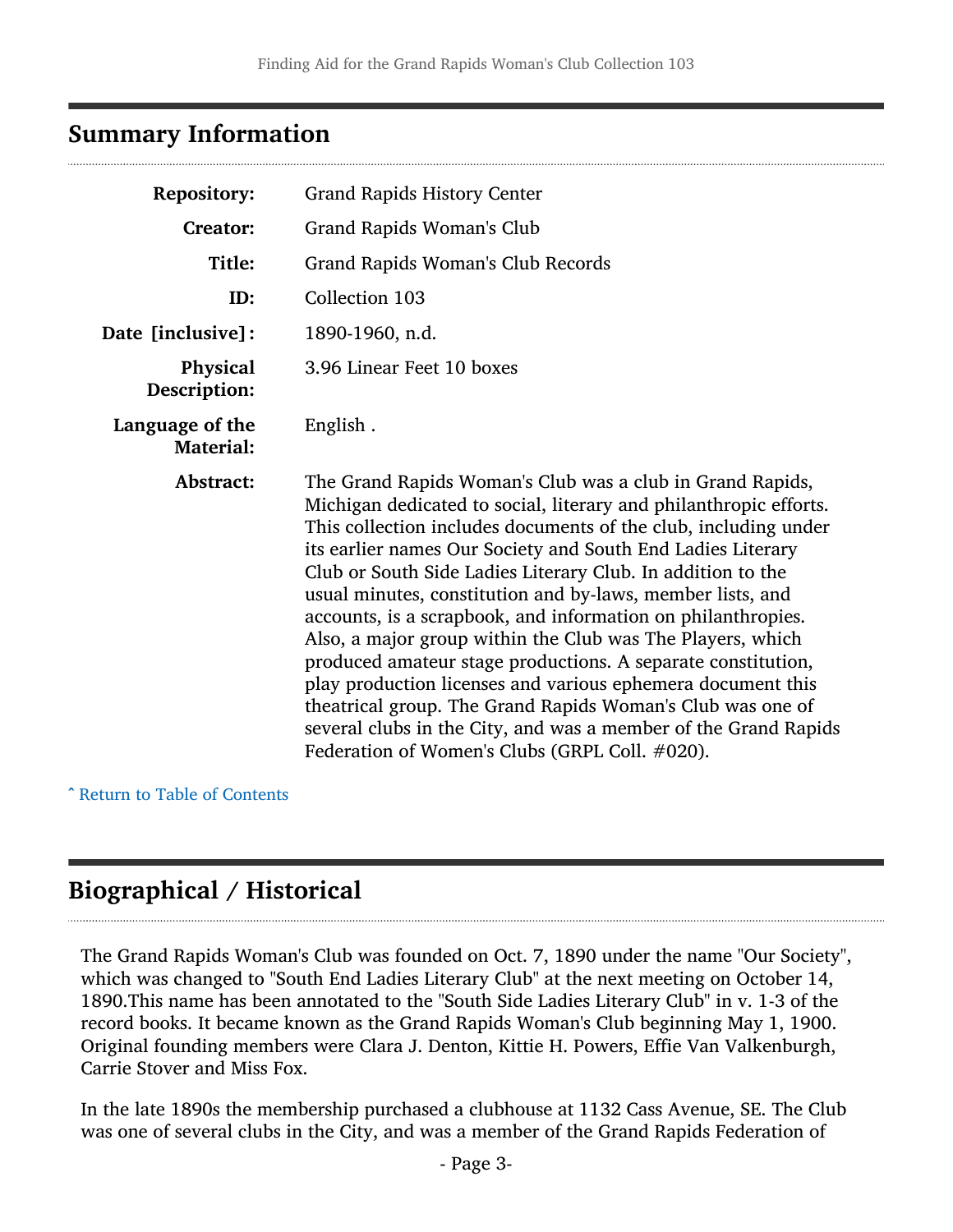Women's Clubs (GRPL Coll. #20). Other similar clubs were the Woman's City Club, and those listed in the related archival materials note.

^ [Return to Table of Contents](#page-1-0)

### <span id="page-3-0"></span>Scope and Contents

The Collection is organized into the following series: meeting minutes, executive board minutes, records secretary files, subject files and The Player records. The minutes document both the general meetings as well as the executive process. The recording secretary's files contain data on members and finances. The subject files contain a number of activity reports, some ephemera, certificates and correspondence. The Players Records include a separate constitution, play production licenses, and ephemera related to the production activities, mostly as the GR Woman's Club. One item advertising a dramatization by the South End Ladies' Literary Club, however, is included for 1898.

^ [Return to Table of Contents](#page-1-0)

### <span id="page-3-1"></span>Administrative Information

#### Publication Statement

Grand Rapids History Center

111 Library Street NE Grand Rapids, Michigan 49503 [localhis@grpl.org](mailto:localhis@grpl.org) URL: <https://www.grpl.org/research/history/>

#### Immediate Source of Acquisition

Donor unknown. Accession numbers G41:BM12; G41:BM14; G41:BM17; 00.[1385].1 to 00. [1390].1; 1986.461

^ [Return to Table of Contents](#page-1-0)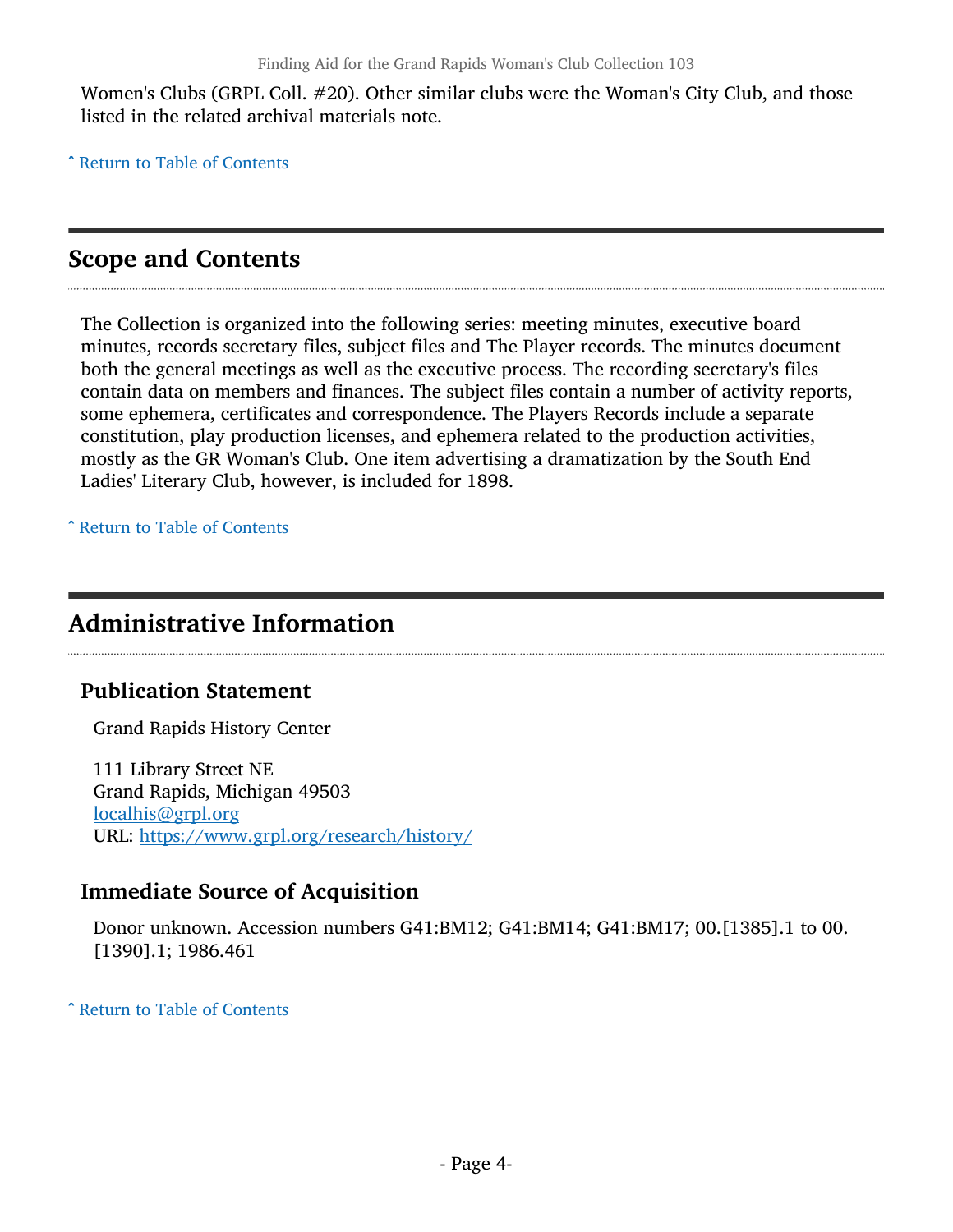# <span id="page-4-0"></span>Related Materials

### Related Materials

See also other similar clubs and collections in the GRPL Archives including:

Grand Rapids Study Club, GRPL Coll. #82

East Side Ladies Literary Society, GRPL Coll. #32

Ladies Literary Club Records, Coll. #275, including also information on the following clubs:

West Side Ladies Literary Club, 1926/27

Acorn Literary Club, 1907-1908.

Mutual Improvement Club Announcements.

Woman's Club, Homer, Mi. Yearbooks, 1902-1906

Women's Literary Club, Hesperia, Mi.

^ [Return to Table of Contents](#page-1-0)

### <span id="page-4-1"></span>Controlled Access Headings

- Grand Rapids (Mich.) -- History
- Women -- Michigan -- Grand Rapids -- Societies and clubs
- Theater -- Michigan -- Grand Rapids -- History
- records (documents)

# <span id="page-4-2"></span>Collection Inventory

#### <span id="page-4-3"></span>Series I. Documents

#### <span id="page-4-4"></span>Meeting Minutes, 1890-1959

Title/Description Instances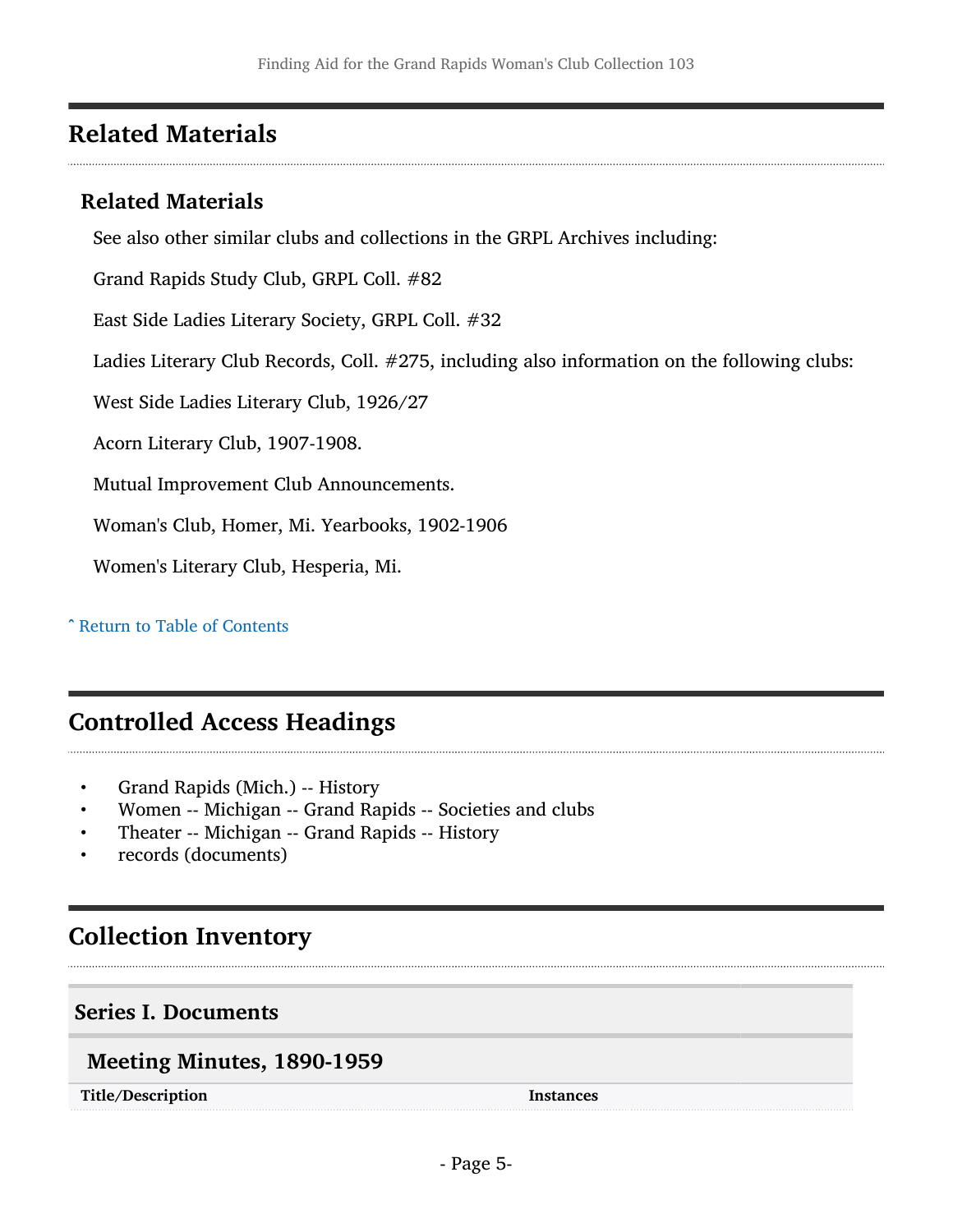| Record of the Proceedings of "Our Society," including<br>Constitution and member lists, G41:BM12.1 | Box 1    | Volume 1  |
|----------------------------------------------------------------------------------------------------|----------|-----------|
| Oct. 3, 1892-Oct. 1, 1895, including Constitution and<br>bylaw, and member lists. G41:BM12.2       | Box 1    | Volume 2  |
| Oct. 1, 1895-May 21, 1901, including Constitution and<br>bylaws, and member lists. G41:BM12.3      | Box 1    | Volume 3  |
| Oct. 1, 1901-May 29, 1906, including bylaws.<br>G41:BM12.15                                        | Box 1    | Volume 4  |
| Oct. 2, 1906-May 13, 1913. G41:BM12.16                                                             | Box 2    | Volume 5  |
| Oct. 7, 1913-March 19, 1918. G41:BM12.14                                                           | Box 2    | Volume 6  |
| Oct. 28, 1924-Oct. 20, 1931, including ephemera.<br>G41:BM12.9                                     | Box 2    | Volume 7  |
| Oct. 20, 1931-Apr. 13, 1937, including ephemera.<br>G41:BM12.10                                    | $Box\ 3$ | Volume 8  |
| Apr. 20, 1937-March 23, 1943, including ephemera.<br>G41:BM12.11                                   | Box 3    | Volume 9  |
| Mar. 23, 1943-Apr. 24, 1951, including ephemera.<br>G41:BM12.12                                    | Box 4    | Volume 10 |
| May 1, 1951-Jan. 6, 1959, including ephemera.<br>G41:BM12.13                                       | Box 4    | Volume 11 |

## <span id="page-5-0"></span>Executive Board Minutes, 1898-1955

| Title/Description                                                          | <b>Instances</b> |           |
|----------------------------------------------------------------------------|------------------|-----------|
| Oct. 4, 1898-Oct. 22, 1901, including accounts.<br>G41.BM12.4              | Box 5            | Volume 12 |
| June 27, 1902-Apr. 18, 1905, including accounts.<br>G41.BM12.5             | Box 5            | Volume 13 |
| Apr. 25, 1905-Dec. 17, 1907, including accounts and<br>members. G41.BM12.6 | Box 5            | Volume 14 |
| Jan. 21, 1908-May 26, 1910. G41.BM12.7                                     | Box 5            | Volume 15 |
| Oct. 2, 1916-Nov. 1, 1926. G41. BM12.8                                     | Box 5            | Volume 16 |
| March 24, 1941-Apr. 4, 1955. G41.BM14.3                                    | Box 5            | Volume 17 |

# <span id="page-5-1"></span>Recording Secretary Records, 1902-1960, n.d.

## Journals

| Title/Description    | <b>Instances</b> |           |
|----------------------|------------------|-----------|
| 1926-1940 G41.BM14.6 | Box 6            | Volume 18 |
| 1940-1956 G41.BM14.1 | Box 6            | Volume 19 |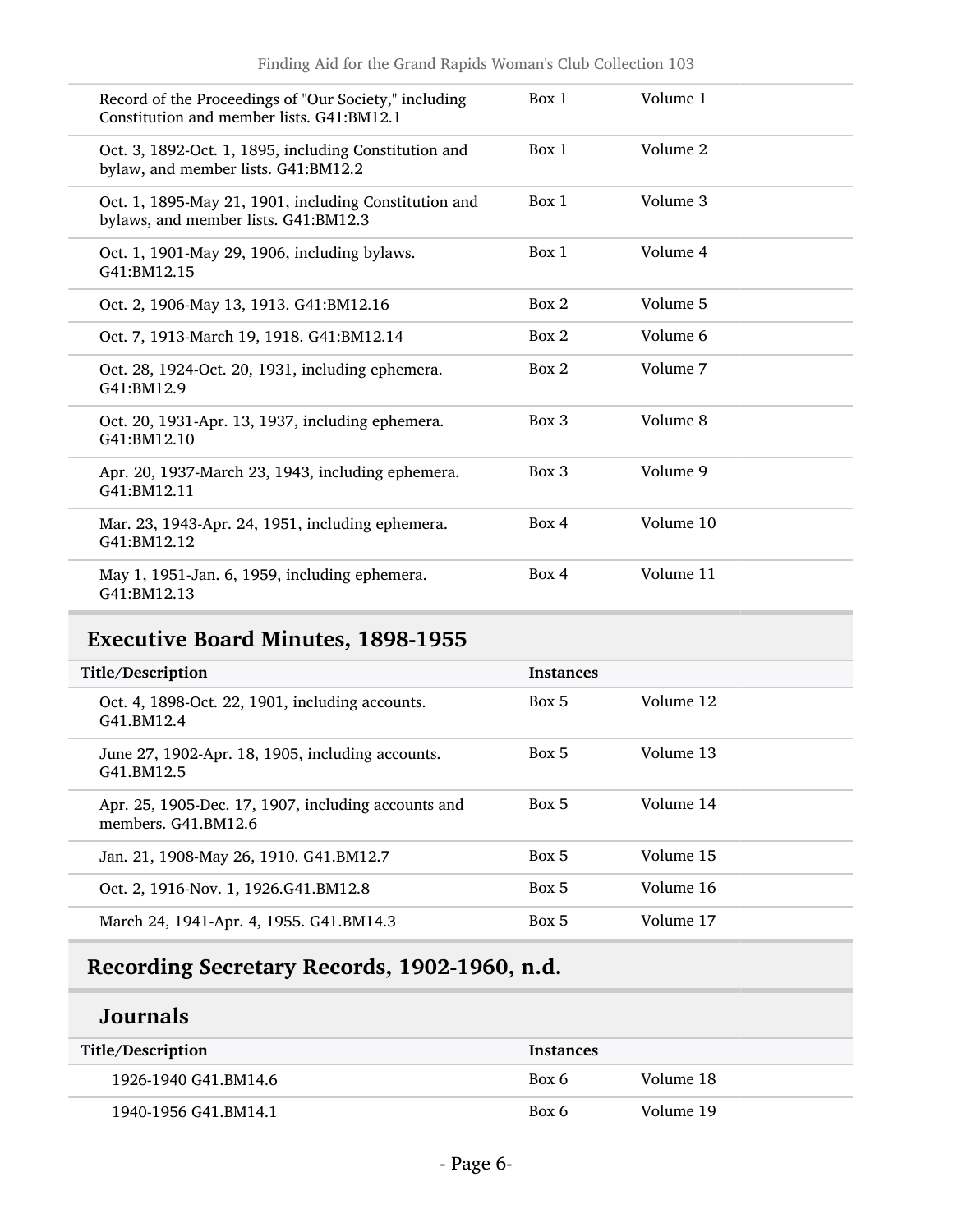| Dues payments, 1938-1946 G41.BM14.9  | Box 6 | Volume 20 |
|--------------------------------------|-------|-----------|
| Disbursements, 1944-1960. G41.BM14.2 | Box 6 | Volume 21 |
| Guest Book, 1900-1904. G41.BM16.2    | Box 6 | Volume 22 |
| Members, 1902-1906. G41.BM16.1       | Box 6 | Volume 23 |
| Library Holdings, n.d. G41:BM14.8    | Box 9 | Folder 1  |

### <span id="page-6-0"></span>Reports

| Title/Description | <b>Instances</b> |                     |
|-------------------|------------------|---------------------|
| 1891-1894         | Box 9            | Folder 2            |
| 1900-1910         | Box 9            | Folder 3            |
| 1914-1915         | Box 9            | Folder 4            |
| 1916-1917         | Box 9            | Folder 5            |
| 1934-1939         | Box 9            | Folder 6            |
| 1945-1948         | Box 9            | Folder 7            |
| 1955-1956         | Box 9            | Folder <sub>8</sub> |
|                   |                  |                     |

#### ^ [Return to Table of Contents](#page-1-0)

## <span id="page-6-1"></span>Series II. Scrapbooks

| Title/Description                                                     | <b>Instances</b> |           |
|-----------------------------------------------------------------------|------------------|-----------|
| Scrapbook, 1897-1932. G41:BM17.1 [Most pages blank]<br>Philanthropies | Box 7            | Volume 24 |
| 1902-1921 G41:BM14.5                                                  | Box 7            | Volume 25 |
| 1927-1940 G41:BM14.4                                                  | Box 7            | Volume 26 |
| 1941-1945 G41:BM12.17                                                 | Box 7            | Volume 27 |

^ [Return to Table of Contents](#page-1-0)

### <span id="page-6-2"></span>Series III. Yearbooks

#### Scope and Contents

1912/1913 and 1913/1914 yearbooks – accession number 1986.461. 1919-1945 yearbooks – formerly MKG374.3.G761, accession numbers [1385]-[1392] and [2104]

| Title/Description | <b>Instances</b> |            |
|-------------------|------------------|------------|
| 1912/1913         | Box 10           | Folder 0.5 |

1913/1914